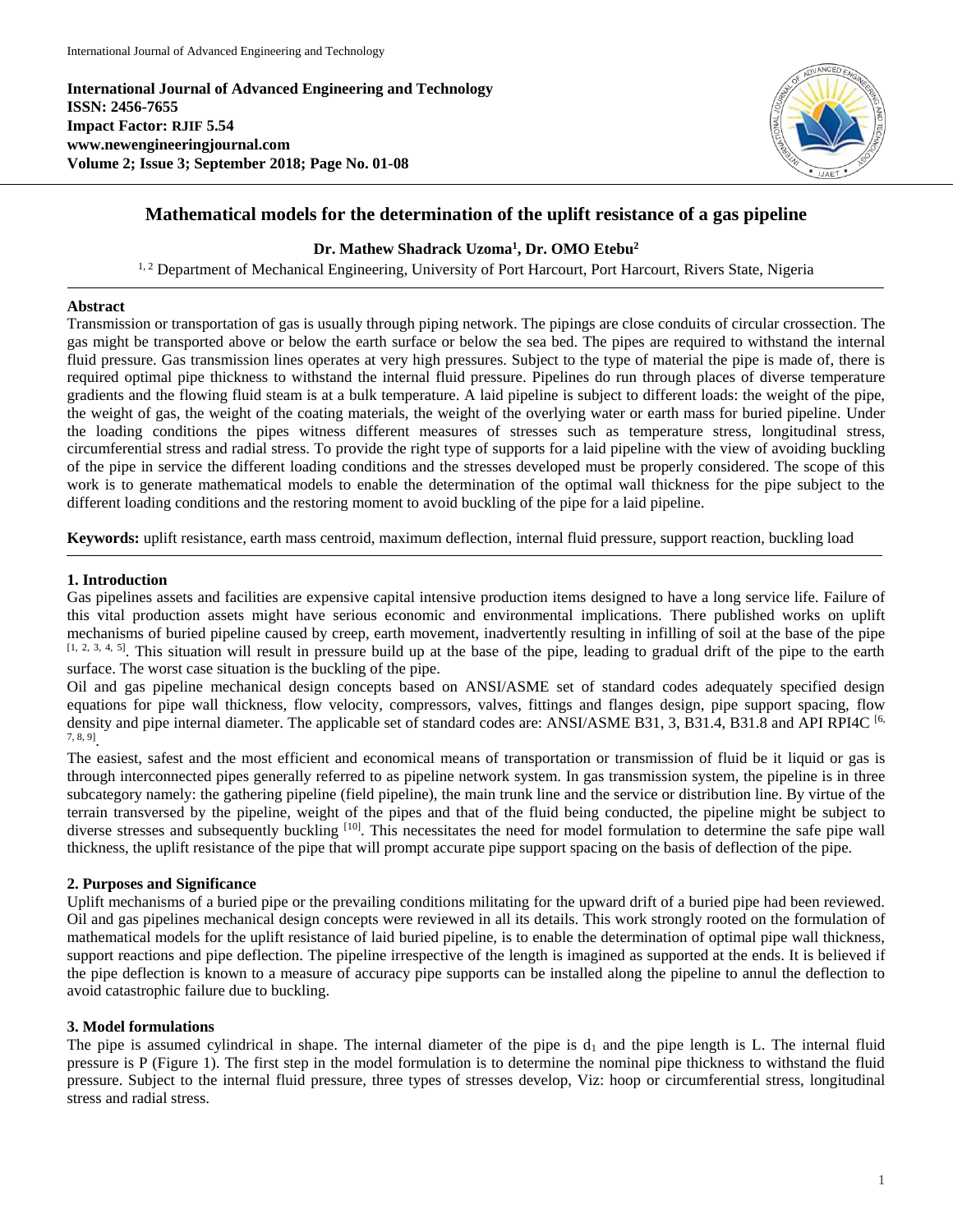#### **4. Models for stress determination**

The expression for the hoop stress is developed assuming the pipe is cut in halves through the diametral plane (Figure 2). Balancing the fluid pressure force and the force acting on the wall of the cylinder circumferentially.

$$
2\sigma_1 L t = P d_1 L
$$
  
\n
$$
\sigma_1 = \frac{P d_1}{2t}
$$
\n(1)

**Where**

P-average stream pressure  $(N/m^2)$  $\sigma_{1}$ -hoop stress or circumferential stress (N/m<sup>2</sup>)

L-pipe length (m)

t, *t* -pipe thickness (m)

d1-pipe internal diameter (m)

The longitudinal stress acts along the pipe wall parallel to the longitudinal axis (Figure 1). Balancing forces equally;



$$
\sigma_2 \times \pi d_1 t = P \times \pi d_1^2 / 4
$$
  
\n
$$
\sigma_2 = \frac{P d_1}{4t}
$$
\n(2)

# **Where**

 $\sigma_{2}$ --longitudinal stress (N/m<sup>2</sup>)

The radial stress is obtained by balancing forces along the mean diameter of the pipe. The pipe mean diameter is expressed as;

$$
d_m = \frac{d_1 + d_1 + t}{2} = d_1 + t/2 \tag{3}
$$

dm—pipe mean diameter (m) The expression for the radial stress goes thus;

$$
\pi \sigma_3 (d_1 + t/2)L + P_{ext} \pi (d_1 + t)L = P \pi d_1 L
$$
  
\n
$$
\therefore \quad \sigma_3 = \frac{P d_1 - P_{ext}(d_1 + t)}{d_1 + t/2}
$$
\n(4)

**Where**

 $P_{ext}$ —resultant external loads on the pipe (N/m<sup>2</sup>)  $\sigma_{\text{3--radial stress (N/m²)}}$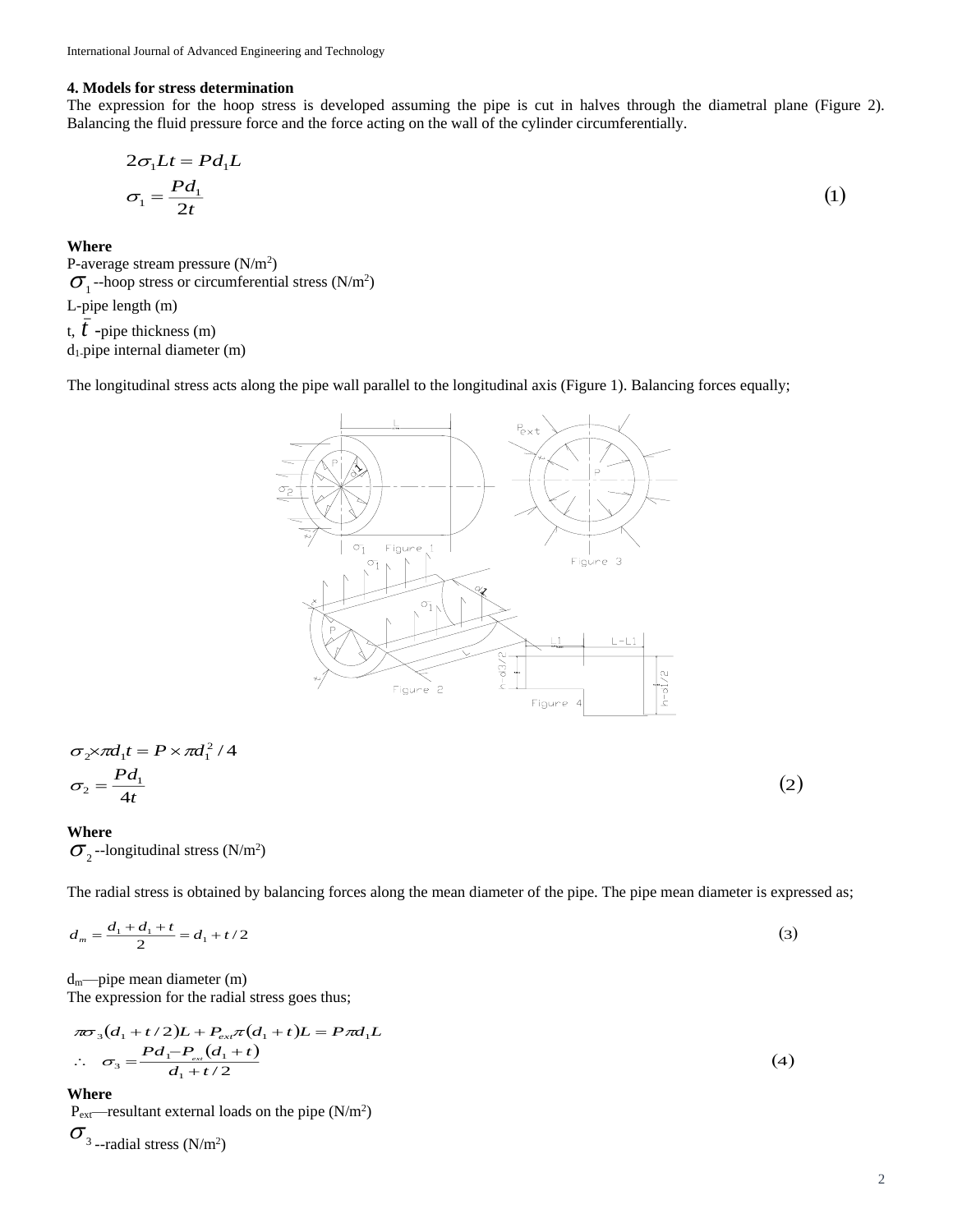The resultant external loads on the structure is expressed as:

$$
P_{ext} = P_{am} + P_{earth} + P_c + P_w
$$
  
\n
$$
P_{am} = 1bar
$$
  
\n
$$
P_{earth} = \rho_s gh
$$
  
\n
$$
P_w = \varphi P_g \quad at \quad (33^{\circ}C)
$$

#### **Where**

 $P_{ext}$ -resultant external loads on the pipe (N/m<sup>2</sup>)  $P_{\text{atm}}$ -atmospheric pressure (N/m<sup>2</sup>)  $P<sub>earth</sub>$ -pressure due to overlying earth (N/m<sup>2</sup>)  $P_c$ -pressure due to the weight of the concrete coating ( $N/m<sup>2</sup>$ )  $P_w$ -pressure due to atmospheric water vapor water ( $N/m^2$ )

If the pipe is encased in a concrete of thickness  $t_1$ , the load intensity is expressed as,

$$
P_c = \frac{F_c}{A_c} = \frac{m_c g}{A_c} = \frac{\rho_c V_c g}{A_c}
$$
  
\n
$$
= \frac{\rho_c t_1 g (d_2 + d_1)}{2d_1}
$$
  
\n
$$
A_c = \pi d_2 L
$$
  
\n
$$
V_c = \frac{\pi (d_2^2 - d_1^2) L}{4} = \frac{\pi (d_2 + d_1) (d_2 - d_1) L}{4}
$$
  
\n
$$
= \pi t L (d_2 - d_1)
$$
  
\n
$$
d_2 - d_1 = 2t
$$

### **Where**

Fc-Force exerted by the casibg (N)  $m<sub>c</sub>$  mass of the concrete casing (kg)  $t_1$ -casing thickness (m)  $\rho_c$ -density of casing material (kg/m3)  $V_c$ -volume of concrete  $(m^3)$  $A_c$ -inner curved surface area of the concrete coating  $(m^2)$ d2-pipe outer diameter (m)  $V_c$ -volume of concrete  $(m^3)$  $V_p$ -pipe volume  $(m^3)$  $V_e$ -earth volume  $(m^3)$  $V_g$ -volume of gas in the pipeline  $(m^3)$ 

Subject to the tri-axial stress condition, the maximum shear stress is the greatest of the three values.

$$
\tau_{1_{\max}} = \left| \frac{\sigma_1 - \sigma_2}{2} \right| \text{ or } \left| \frac{\sigma_2 - \sigma_3}{2} \right| \text{ or } \left| \frac{\sigma_3 - \sigma_1}{2} \right|
$$
\n
$$
\therefore \quad \tau_{1_{\max}} = \left| \frac{\sigma_3 - \sigma_1}{2} \right| \tag{5}
$$

 $\sigma_{\text{3--radial stress (N/m²)}}$ 

**Where**

 $\tau_{1\text{max}}$ -maximum shear stress under tri-axial stress condition (N/m<sup>2</sup>)

 $\tau_{\text{max}}$ -induced maximum shear stress in the pipe (N/m<sup>2</sup>)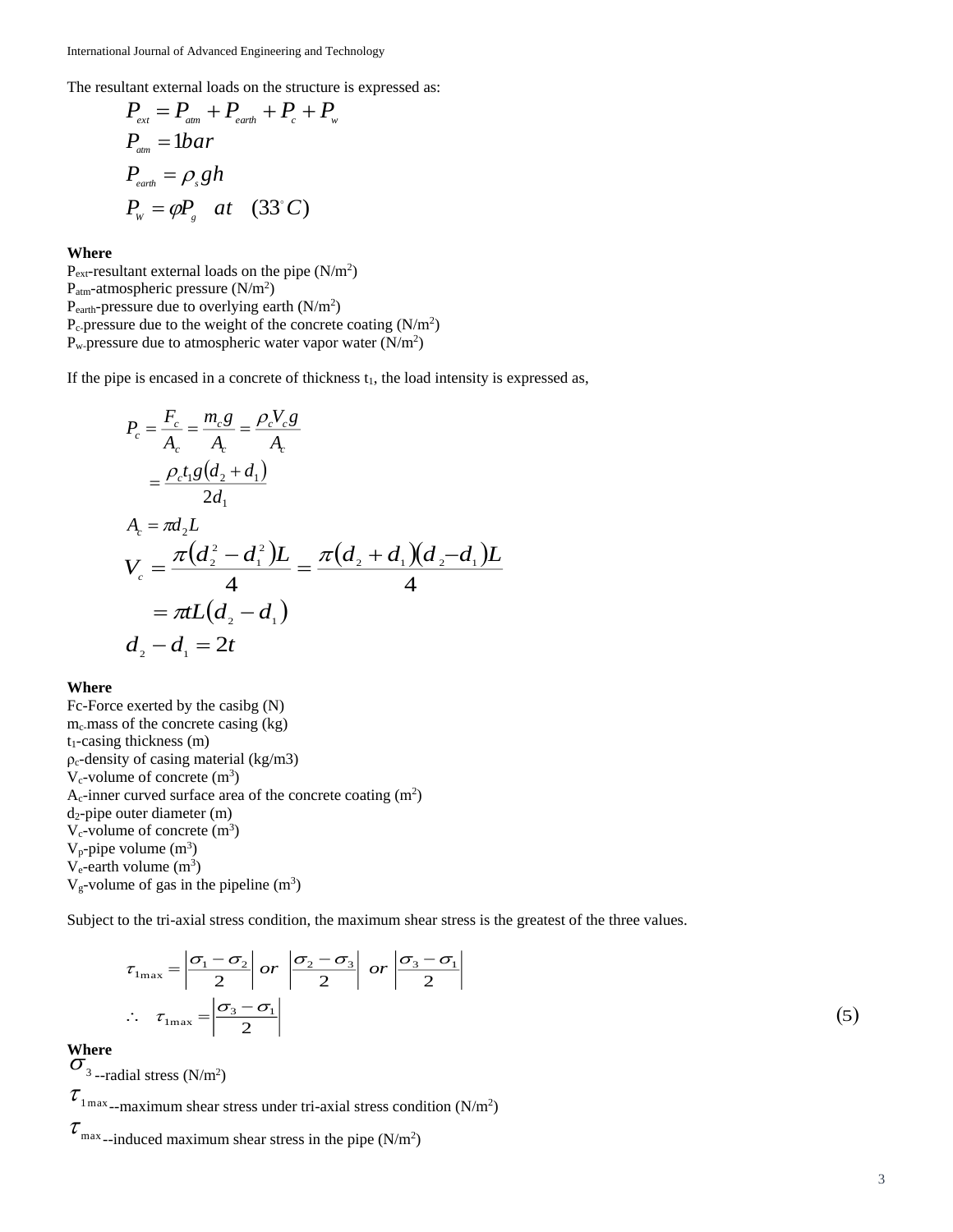Under uni-axial stress condition,  $\sigma_{_2},\ \sigma_{_3}=0$ 

$$
\tau_{2\max} = \frac{\sigma_1}{2} \tag{6}
$$

 $\tau_{2\text{max}}$ -maximum shear stress under uni-axial stress condition (N/m<sup>2</sup>)

Temperature stress in the system is expressed as;

$$
\sigma_T = E \varepsilon = E \frac{\Delta L}{L}
$$
  
=  $E \frac{\alpha L \Delta T}{L}$   
=  $E \alpha \Delta T$  (7)

#### **Where**

 $\sigma_{\rm r}$ <sub>--temperature stress (N/m<sup>2</sup>)</sub>  $\mathcal{E}_{\text{-poisson ratio}}$ E-Young's modulus of elasticity for the pipe  $(N/m^2)$ Α-linear expansivity of the pipe material (/°C) ∆T-temperature difference between the pipe gas and the environment (°C) ∆L-change in length of the pipe (m)

On the basis of these analyses the overall induced maximum shear stress in the pipe can be expressed as:

$$
\tau_{\text{max}} = \tau_{1\text{max}} - \tau_{2\text{max}}
$$
  
= 
$$
\frac{\sigma_3 - \sigma_1}{2} - \frac{\sigma_T}{2}
$$
 (8)

Applying failure (yielding) analysis known as maximum shear stress theory. The theory is based on the assumption that the pipe will fail or yield when the maximum induced shear stress reaches a value equal to the sear stress at the instant of failure or yielding in a simple tension test. Hence the allowable shear stress in the pipe is given as,

$$
\tau_a = \frac{0.5 \sigma_{ypt}}{FS} = \frac{\sigma_{ypt}}{2 FS}
$$
  
\n
$$
\therefore \frac{|\sigma_3 - \sigma_1|}{2} - \frac{\sigma_{r}}{2} = \frac{\sigma_{ypt}}{2 FS}
$$
  
\n
$$
\sigma_1 - \sigma_3 - \sigma_{r} = \frac{\sigma_{ypt}}{FS}
$$
\n(10)

 $\sigma_{\text{opt}}$  is the yield point of the pipe material under uni-axial tension test and FS is the factor of safety. Substituting equations 1, 4 and 7 in equation 10

$$
\frac{Pd_1}{2t} - \frac{Pd_1 - P_{eq}}{d_1 + t/2} \left(1 + \frac{\sigma_{ypt}}{FS}\right) - \sigma_T = \frac{\sigma_{ypt}}{FS}
$$
\n
$$
t^2 \left[ -2P_{ext} - \sigma_T - \frac{\sigma_{ypt}}{FS} \right] + t \left[ -1.5Pd_1 + 2P_{ext}d_1 - 2\sigma_T d_1 - \frac{2\sigma_{ypt}}{FS} \right] + pd_1 = 0
$$
\n(11)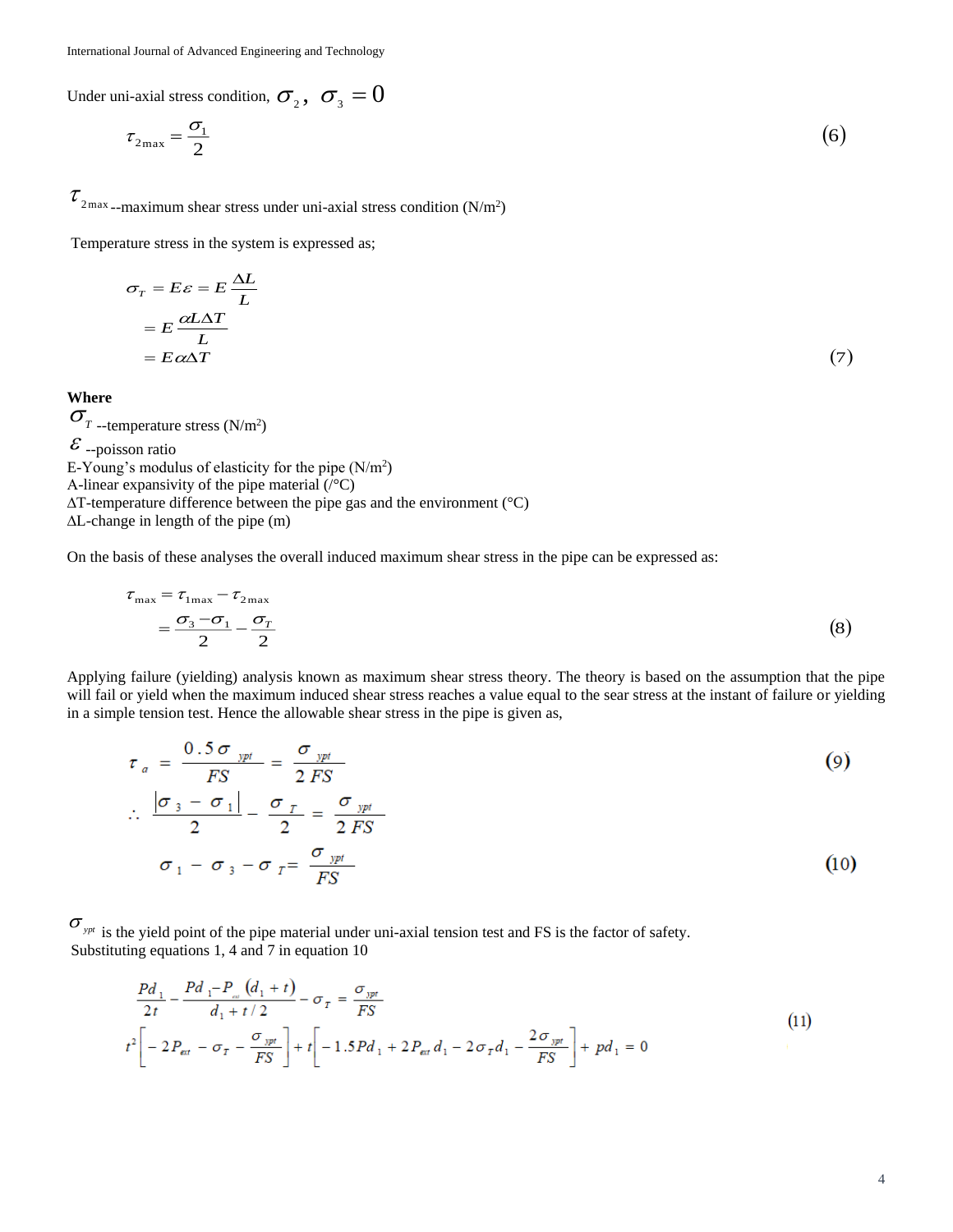$$
a = -2P_{ext} - \sigma_E - \frac{\sigma_{opt}}{FS}
$$
  
\n
$$
b = -1.5Pd_1 + 2P_{ext}d_1 - 2\sigma_{\tau}d_1 - \frac{\sigma_{opt}}{FS}
$$
  
\n
$$
c = Pd_1
$$
  
\n
$$
\bar{t} = \frac{-b \pm \sqrt{b^2 - 4ac}}{2a} \dots \qquad (12)
$$

*t* is the design wall thickness of the pipe for safe operation with due regard to the required operating conditions.

# **4.1 Determination of the Buckling Resistance of the Pipe**

Consider a pipe of length L, internal diameter  $d_1$ , thickness t and external diameter  $d_2$ . The internal fluid pressure is P. It is coated with concrete over a length  $L_1$  of its length and buried to a depth h inside the ground. It is mounted on two supports as shown in fig. 5.



The centroid of the earth mass above the pipe is expressed as:

$$
A_{e} \overline{x} = A_{e1} x_1 + A_{e2} x_2
$$
  
\n
$$
A_{e1} = (L - L_1) \left( h - \frac{d_2}{2} \right), \quad A_{e2} = L_1 \left( h - \frac{d_3}{2} \right)
$$
  
\n
$$
x_1 = \frac{L - L_1}{2}, \quad x_2 = \frac{2L - L_1}{2}
$$
  
\n
$$
\overline{x} = \frac{A_{e1} x_1 + A_{e2} x_2}{A_e}
$$
  
\n
$$
\overline{x} = \frac{(L - L_1) \left( h - \frac{d_2}{2} \right) \left( \frac{L - L_1}{2} \right) + L_1 \left( h - \frac{d_3}{2} \right) \frac{2L - L_1}{2}}{(L - L_1) \left( h - \frac{d_2}{2} \right) + L_1 \left( h - \frac{d_3}{2} \right)}
$$
  
\n
$$
(L - L_1) \left( h - \frac{d_2}{2} \right) + L_1 \left( h - \frac{d_3}{2} \right)
$$
  
\n
$$
(13)
$$

Load Components (i) Pipe Weight

$$
W_p = m_p g = \rho_p V_p g = \frac{\pi L_3 \rho_p g (d_1^2 - d_2^2)}{4}
$$
\n(14)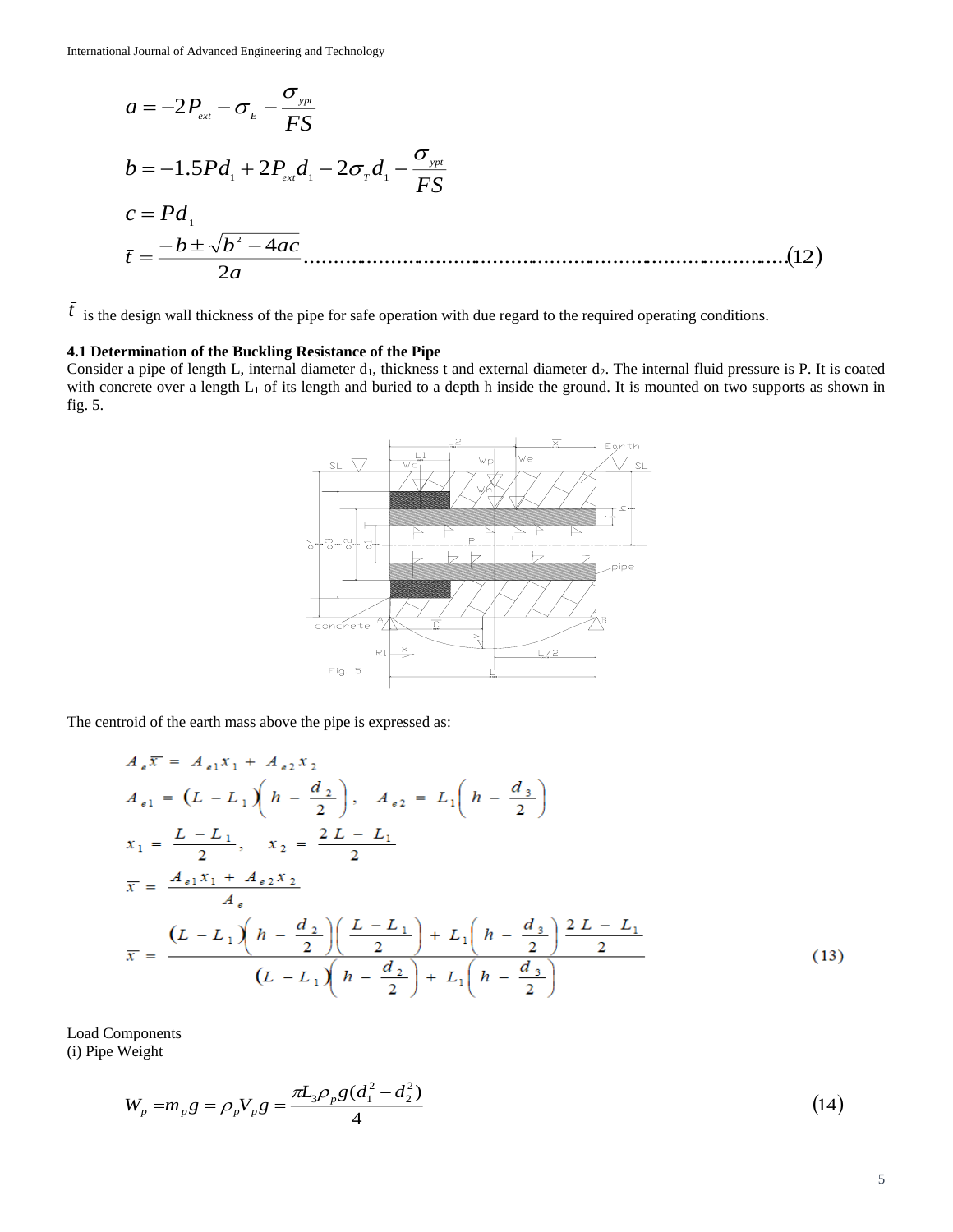(ii) Concrete Weight

$$
W_c = m_c g = \rho_c V_c g = \frac{\pi L_1 \rho_c g (d_3^2 - d_2^2)}{4}
$$
 (15)

(iii) Earth Mass Weight

$$
W_e = m_e g = \rho_e V_e g
$$
  
=  $\pi \rho_e g \left[ h^2 L - \frac{d_2^2 L}{4} - \frac{(d_3^2 - d_2^2) L_1}{4} \right]$   

$$
V_e = \pi \left[ h^2 L - \frac{d_2^2 L}{4} - \frac{(d_3^2 - d_2^2) L_1}{4} \right]
$$
 (16)

Weight of gas inside the pipe

 $n_{\text{H}}$ 

$$
m_n = \frac{PV_g}{ZRT}
$$
  
\n
$$
R = \sum \frac{m_i}{m_H} R_i, \quad m_i = n_i M_i
$$
  
\n
$$
W_n = m_n g
$$
\n(17)

#### **Where**

mp-mass of pipe (Kg)  $m_c$ -mass of concrete (Kg) me-mass of overlying earth (Kg)  $m<sub>H</sub>$ -mass of hydrocarbon constituents (Kg)  $m_i$ -mass fraction of the constituents  $(Kg)$ ni-number of moles of the constituents  $M_i$ -molar mass of the constituents  $(Kg)$ R-average gas constant for the constituents (J/KgK)  $R_i$ -gas constant for the constituents  $(J.KgK)$ g-gravitational acceleration  $(m/s<sup>2</sup>)$  $W_p$ -weight of pipe  $(N)$  $W_c$ -weight of concrete  $(N)$ We-weight of overlying earth mass (N)  $W_g$ -weight of pipe  $(N)$ F-restoring force (N)  $R_1$ ,  $R_2$ -reactions at the supports  $(N)$ 

## **(iv) The reaction at the supports are R<sup>1</sup> and R2.**

Consider all the loads as point loads.

Applying Macaulay's method [10], for the moment distribution along the pipeline, treating all the loads as point loads. Moment distribution is referenced to point A. Anti-clockwise moment is taken as positive.

$$
EI \frac{d^2 y}{dx^2} = M
$$
\n
$$
= R_1 (W_p + W_n)x - W_c (x - L_1) - W_p (x - L/2) - W_n (x - L/2) - W_e (x - L_2)
$$
\n
$$
= R_1 x - W_c (x - L_1) - (W_p + W_n)(x - L/2) - W_e (x - L_2)
$$
\n(18)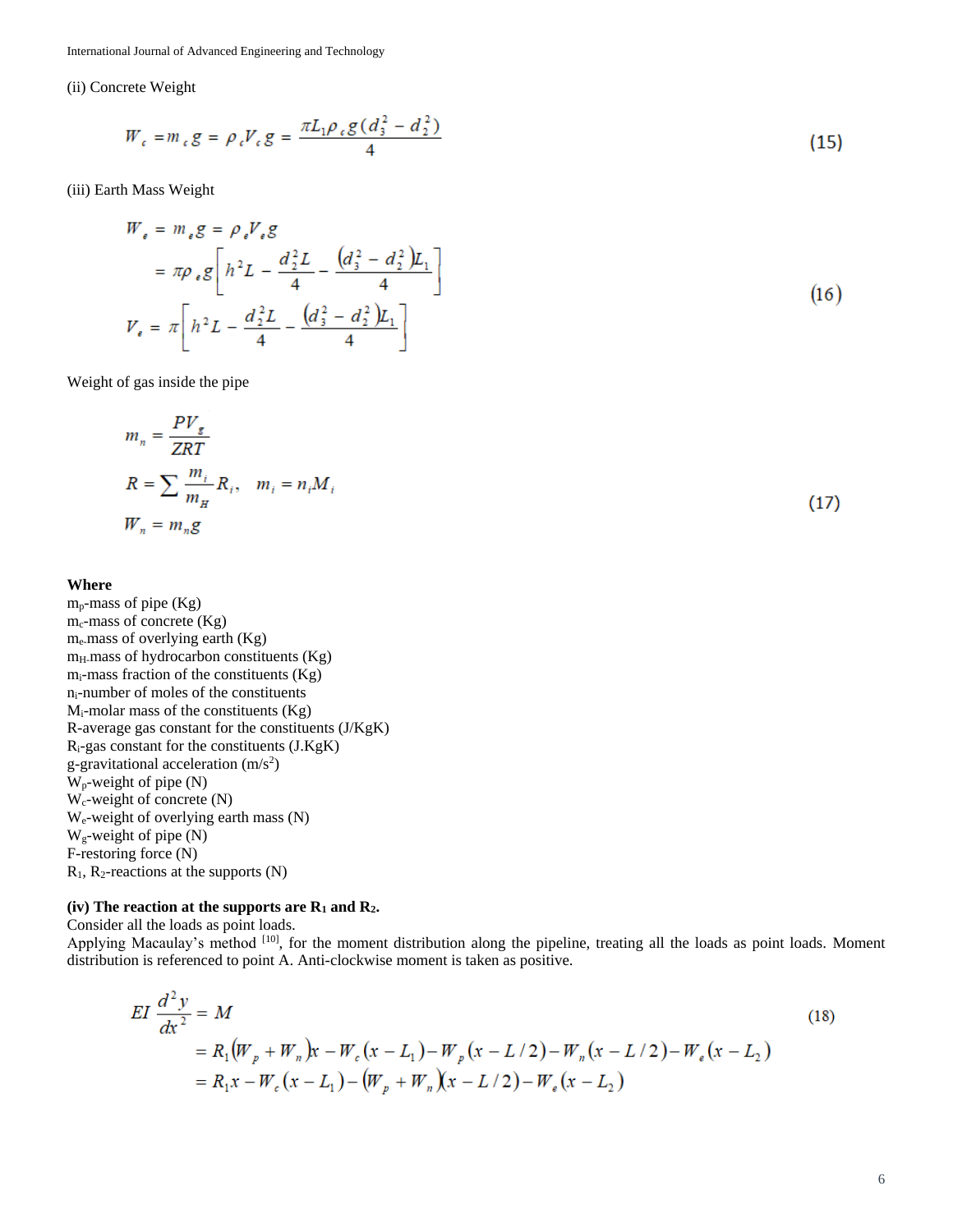$$
EI\frac{dy}{dx} = \frac{R_1x^2}{2} - W_c\left(\frac{x^2}{2} - L_1x\right) - \left(W_p + W_n\right)\left(\frac{x^2}{2} - \frac{L}{2}\right) - W_e\left(\frac{x^2}{2} - L_2x\right) + A_1\tag{19}
$$

$$
EIy = \frac{R_1x^3}{6} - W_c\left(\frac{x^3}{6} - \frac{L_1x^2}{2}\right) - \left(W_p + W_n\left(\frac{x^3}{6} - \frac{Lx^2}{4}\right) - W_e\left(\frac{x^3}{6} - \frac{L_2x^2}{2}\right) + A_1x + B_1 \tag{20}
$$

Applying the boundary conditions when  $x = 0$ ,  $y = 0$  and when  $x = L$ ,  $y = 0$  $B_1=0$  $\mathbf{r}$   $\Gamma$  $\overline{u}$  $\overline{u}$  $\mathbf{L}$  $\mathbf{r}$ 

$$
A_1 = \frac{L}{2} \left[ R_1 - W_c + \frac{W_p + W_c}{2} - W_e \right] + \frac{L}{2} \left[ L_1 W_e + L_2 W_e \right]
$$

To determine the reaction at support A.

$$
R_{1} + R_{2} = W_{c} + W_{e} + W_{p} + W_{n}
$$

Taking moment about point B

$$
R_{1}L = W_{c}\left(\frac{2L-L}{2}\right) + (W_{P} + W_{C})L/2 + W_{e}\overline{x}
$$

$$
R_{1} = \frac{W_{c}\left(\frac{2L-L}{2}\right) + (W_{P} + W_{C})L/2 + W_{e}\overline{x}}{L}
$$

$$
R_{2} = (W_{C} + W_{e} + W_{P} + W_{C}) - R_{1}
$$

At the point of maximum deflection, dy/dx=0, hence,

$$
0 = \frac{R_1 x^2}{2} - W_c \left( \frac{x^2}{2} - L_1 x \right) - (W_p + W_n) \left( \frac{x^2}{2} - \frac{Lx}{2} \right) - W_e \left( \frac{x^2}{2} - L_2 x \right) + A_1
$$
  
\n
$$
x^2 \left[ \frac{R_1}{2} - \frac{W_C}{2} - \left( \frac{W_p + W_n}{2} \right) - \frac{W_e}{2} \right] - x \left[ W_c L_1 + \frac{(W_p + W_n)L}{2} + W_e L_2 \right] + A_1 = 0
$$
  
\n
$$
a_1 = \frac{R_1}{2} - \frac{W_C}{2} - \left( \frac{W_p + W_n}{2} \right) - \frac{W_e}{2}
$$
  
\n
$$
b_1 = W_c L_1 + \frac{(W_p + W_n)L}{2} + W_e L_2
$$
  
\n
$$
c_1 = A_1
$$
  
\n
$$
\overline{c} = \frac{-b_1 \pm \sqrt{b_1^2 - 4a_1} c_1}{2a_1}
$$
\n(21)

Substituting equation 20 in 19, to obstain the maximum deflection.

$$
y = \left[\frac{R_1\overline{C}^3}{6} - W_c\left(\frac{\overline{C}^2}{6} - \frac{L_1\overline{C}^2}{2}\right) - \left(W_p + W_n\left(\frac{\overline{C}^2}{6} - \frac{L\overline{C}^2}{4}\right) - W_e\left(\frac{\overline{C}^2}{6} - \frac{L_2\overline{C}^2}{2}\right) + A_1\overline{C}\right] / EI
$$